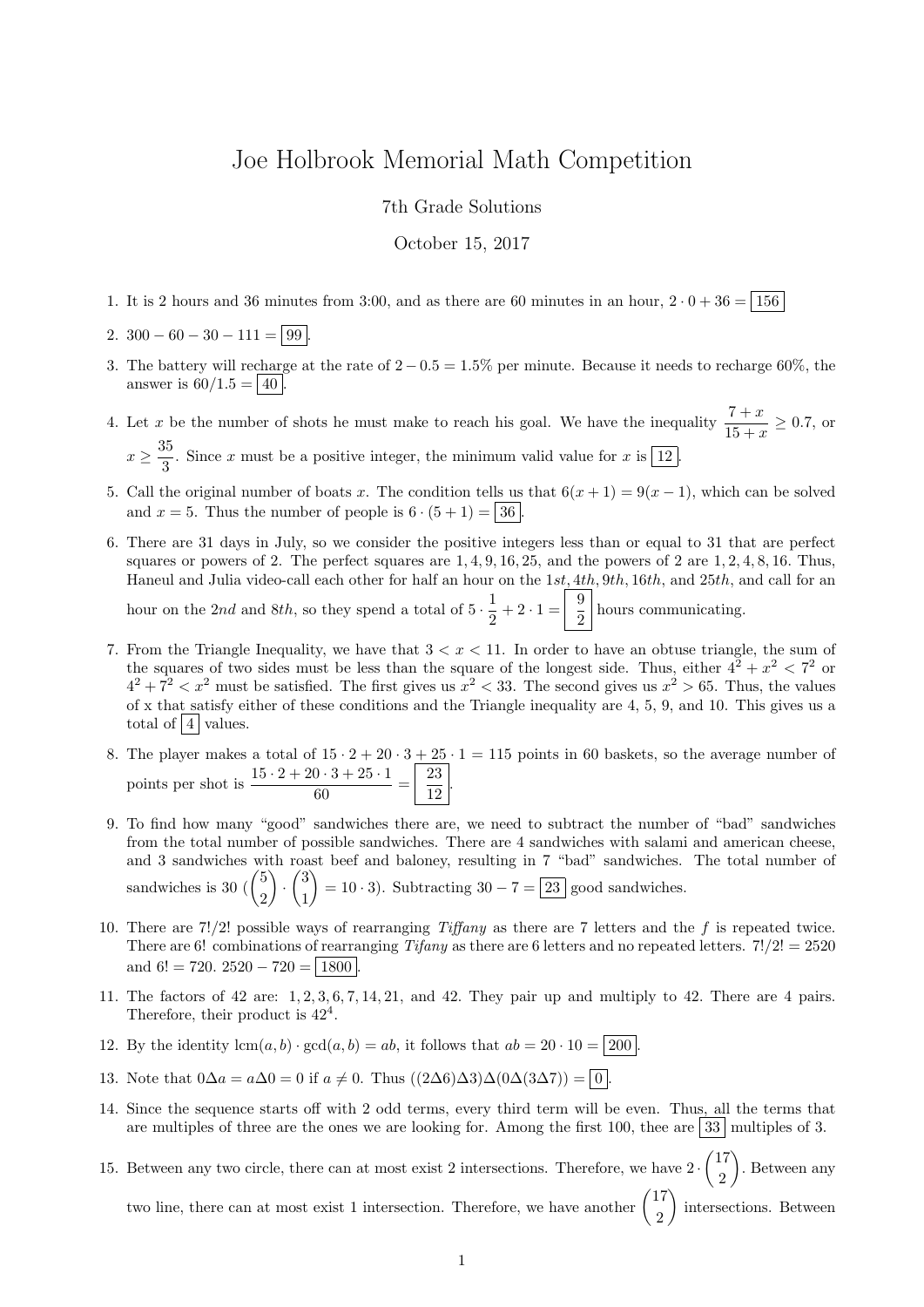a line and a circle, there can exist 1 intersection, for an additional we have  $2 \cdot 17^2$  intersections. This yields a total of 986 intersections.

- 16. In those 5 numbers, there must be at least 2 5's in order to make it the unique mode. In order to minimize the average of the smallest 4 numbers, you want 1 and 2 to be part of the set (you can't have 2 1's since that would mean that 5 is not the unique mode). Now, given these 4 numbers, you need  $\boxed{12}$  in order to make the average 5.
- 17. There are  $\binom{6}{8}$ 3 ways to choose 3 socks of the same color, and there are 3 different colors. Meanwhile, there are  $\binom{18}{3}$ 3 ways to choose 3 socks. Therefore, the probability is  $\frac{3 \cdot {6 \choose 3}}{18}$  $\frac{(3)}{\binom{18}{2}} = 5/68$ . 3
- 18. Triangles  $\triangle ABD$  and  $\triangle BDC$  are equilateral since  $\frac{120^{\circ}}{2} = 60^{\circ}$  so the total area is  $2 \cdot \frac{6^2 \sqrt{3}}{4}$ 3  $\frac{\sqrt{3}}{4} = 18\sqrt{3}$ .
- 19. Looking at the hundreds place, the two digits have to be 9 and 1. Now, if the tenth place of the subtrahend is 1, the smallest it can be is 110, and the minuend would have to be more than  $894+110=1004$ . Thus the tens place of the subtrahend is  $\vert 0 \vert$ , and so is the product of the digits.
- 20. Construct the altitude of  $\triangle MAN$  onto side MN, call the foot O. We have  $OM = BM$  while  $ON = ND$ . These two equality conditions lead to two sets of congruent triangles, thus ∠MAN, which has half of both sets, has a degree measure of  $|45|$  degrees.
- 21. Since Haneul and Ivy always sit together, we can consider them as one person. Once we have done this, the only "person" Julia can sit next to is the pair Haneul and Ivy. Therefore Julia must be on the end, and she must be next to Haneul and Ivy. This pair can be oriented two ways, and Julia can be on the left or the right, and Ben and David can be oriented two ways, so there are  $8 \mid$  total permutations.
- 22. As the given quantity is a difference of squares, it may be factored as  $3^{10} 1 = (3^5 1)(3^5 + 1) = 242 \cdot 244$ . 242 factors as  $2 \cdot 11^2$  and  $244 = 2^2 \cdot 61$ . Thus, the largest prime divisor of  $3^{10} - 1$  is  $\boxed{61}$ .
- 23. By properties of 30 60 90 degree triangles, the height of the tree must be  $6\sqrt{3}$  feet tall. As the triangle formed by the position of the bug, David, and the base <u>of the</u> tree forms another  $30 - 60 - 90$  degree triangle, the height of the bug above the ground is  $\frac{6}{\sqrt{2}}$  $\frac{3}{3} = \boxed{2\sqrt{3}}$  feet.
- 24. Listing out possibilities, we see that the 7 cases HHHTT, HHHHT, HHHTH, HHHHH, THHHT, THHHH, TTHHH, are the only possibilities, so the answer is  $\begin{array}{|c|c|c|} \hline 7 & 32 \ \hline \end{array}$ .
- 25. Chord BP is a diameter of  $\Omega$  as point O lies on BP. As the radius of  $\Omega$  is 2, the length of BP is 4, and the angle  $\angle BCP = 90^{\circ}$ , applying the Pythagorean Theorem on  $\triangle BCP$  yields  $BC^{2} + PC^{2} = BP^{2}$ . Plugging in the given values yields  $BC^2 = 4^2 - 3^2 = 7 \rightarrow BC = \sqrt{\sqrt{}}$  $7$  .
- 26.  $1200 = 2^4 \cdot 3 \cdot 5^2$ , so there are  $5 \cdot 2 \cdot 3 = 30$  total factors and  $3 \cdot 1 \cdot 2 = 6$  perfect square factors. Therefore, there are  $|24|$  non-perfect square factors of 1200.
- 27. As  $AB = 8$  and  $BC = AD = 6$ , by the Pythagorean Theorem, it follows that  $BD = 10$ . As M is the midpoint of BD, DM must be 5. As AN is the height to the base BD in triangle  $\triangle ABD$ , 1  $\frac{1}{2} \cdot AN \cdot BD = \frac{1}{2}$  $rac{1}{2} \cdot AB \cdot AD \rightarrow AN = \frac{24}{5}$  $\frac{24}{5}$ . By the Pythagorean Theorem in triangle  $\triangle AND$ ,  $DN^2 =$  $AD^2 - AN^2 \rightarrow DN = \frac{18}{5}$  $rac{18}{5}$   $\rightarrow$   $MN = \begin{bmatrix} 7 \\ 5 \end{bmatrix}$  $\frac{1}{5}$
- 28. Set side BC to be of length x. Then side CD is of length  $37.5 x$ , since the sum of the two sides is half the perimeter. Then,  $x \cdot 14 = (37.5 - x) \cdot 16$ , solving gives us  $x = 20$ . Thus the area is  $20 \cdot 14 = |280|$
- 29. If the area of the regular hexagon is twice that of the area of the equilateral triangle, then the area of each equilateral triangle that is formed by connected opposite vertices of the hexagon is a third of the area of the equilateral triangle Neb was supposed to draw. This means that the side length of the equilateral triangle must be  $\frac{1}{\sqrt{2}}$  $\frac{1}{3}$  of the original equilateral triangle, since the ratio of side lengths is the square root of the ratio of areas. Therefore, the side length is  $\sqrt{2\sqrt{3}}$ .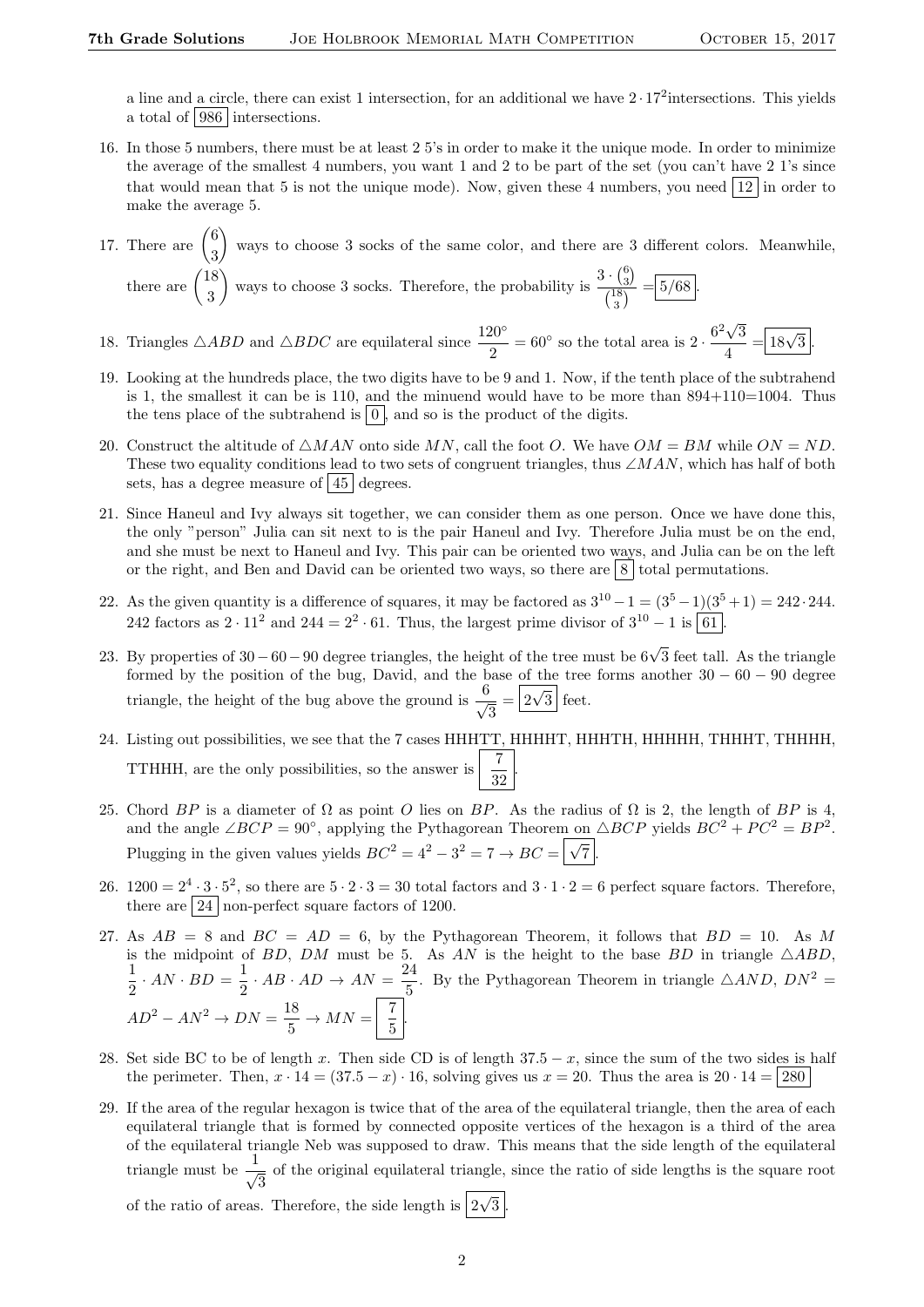- 30. Note that  $84 = 2^2 \cdot 3 \cdot 7$ ,  $120 = 2^3 \cdot 3 \cdot 5$ , and  $126 = 2 \cdot 3^2 \cdot 7$ . Then, taking the greatest common divisor of each pair of the three values yields  $2^2 \cdot 3$ ,  $2 \cdot 3 \cdot 7$ , and  $2 \cdot 3$ . Since if an integer divides a corresponding pair of integers, then it must divide the greatest common divisor of the integers, we then sum the total number of divisors of each of the gcds:  $3 \cdot 2 = 6, 2 \cdot 2 \cdot 2 = 8$ , and  $2 \cdot 2 = 4$ , so  $6 + 8 + 4 = 18$  total factors. However, we are overcounting the numbers that divide all three values. Since the gcd of all three is  $2 \cdot 3$ , we overcounted  $2 \cdot 2 = 4$  divisors twice, for a total of  $2 \cdot 4 = 8$  overcounted divisors. Thus, our answer is  $18 - 8 = 10$
- 31. Clearly there are 100 total outcomes. Let  $m$  be a positive integer. We will count the number of points Bessie can choose in order to have a line with slope  $m$ , and sum over all positive integers  $m$ .

By definition of slope, the points Bessie chooses must be of the form  $(k, km)$  for some positive integer k. Since we must have  $km \leq 10$ , we get  $1 \leq k \leq \left\lfloor \frac{10}{2} \right\rfloor$ m  $\Big\vert$ , or  $\Big\vert \frac{10}{\cdot}$ m valid slopes. Noting that Bessie cannot choose any point such that the line has a slope greater than 10, we sum over the first 10 positive integers to get  $10 + 5 + 3 + 2 + 2 + 1 + 1 + 1 + 1 + 1 = 27$  valid lattice points. Dividing over the total number of cases gives the desired answer of  $\frac{27}{100}$ .

- 32. There are  $\binom{20}{3}$ 2  $= 190$  highways total. Consider how many highways that are needed in order to connect every town. Without loss of generality, let town A and B be connected. In order for town C to be connected to both of them, town C only needs to be connected to A or B, but not both. Repeat for all the remaining towns, and you will get 19 required highways. Therefore,  $|171|$  of them can be closed.
- 33. Each units digit of  $2017<sup>x</sup>$  is 7, 9, 3, or 1 depending what the remainder of x is when divided by 4. Since  $x = 2016^{2015}$  in this case and  $2016^{2015}$  divided by 4 is 0 as 2016 is a multiple of 4, the units digit is  $\boxed{1}$ .
- 34. By power of a point, we know  $PB \cdot PC = PA^2$ . Since AC is a diameter, and PA is a tangent, we know that  $AC \perp PA$ . Thus we can use the Pythagorean theorem to solve for PC. We have  $PA^2 + AC^2 = PC^2$ . Substituting  $PB \cdot PC = 16 \cdot PC$  for  $PA^2$ , and rearranging, we get  $PC^{2} - 16PC - 15^{2} = 0$ . Solving for PC and taking the positive root we get [25].
- 35. Since  $\binom{n}{k}$ k = 0 if  $k < n$ , we only consider the terms for which  $n \leq k$ . Thus, the desired sum is

$$
\binom{1}{1} + \left(\binom{2}{1} + \binom{2}{2}\right) + \left(\binom{3}{1} + \binom{3}{2} + \binom{3}{3}\right) + \dots + \left(\binom{6}{1} + \binom{6}{2} + \dots + \binom{6}{6}\right).
$$

From the Binomial Theorem,

$$
(1+1)^n = \binom{n}{0} + \binom{n}{1} + \dots + \binom{n}{n},
$$
  
\n
$$
2^n = \binom{n}{0} + \binom{n}{1} + \dots + \binom{n}{n},
$$
  
\n
$$
\binom{n}{1} + \dots + \binom{n}{n} = 2^n - \binom{n}{0} = 2^n - 1.
$$

Hence, the desired sum is equivalent to

$$
(21 - 1) + (22 - 1) + \dots + (26 - 1)
$$

$$
= 21 + 22 + \dots + 26 - 6
$$

$$
= \frac{27 - 1}{2 - 1} - 6
$$

$$
= 27 - 7 = 128 - 7 = 121.
$$

There are  $6 \cdot 6 = 36$  possible distinct rolls, so the expected value of  $\begin{pmatrix} x \\ y \end{pmatrix}$  $\hat{y}$ ). is 121 36 .

36. We aim to find many perpendicular lines. EG is normal to BDHF. Call the intersection point I. Now we find the distance from point I to BH. That distance is clearly half of the height from point F to side

*BH* in the triangle *BHF*, which is 
$$
\frac{\sqrt{6}}{3}
$$
. The answer is thus  $\frac{\sqrt{6}}{6}$ .